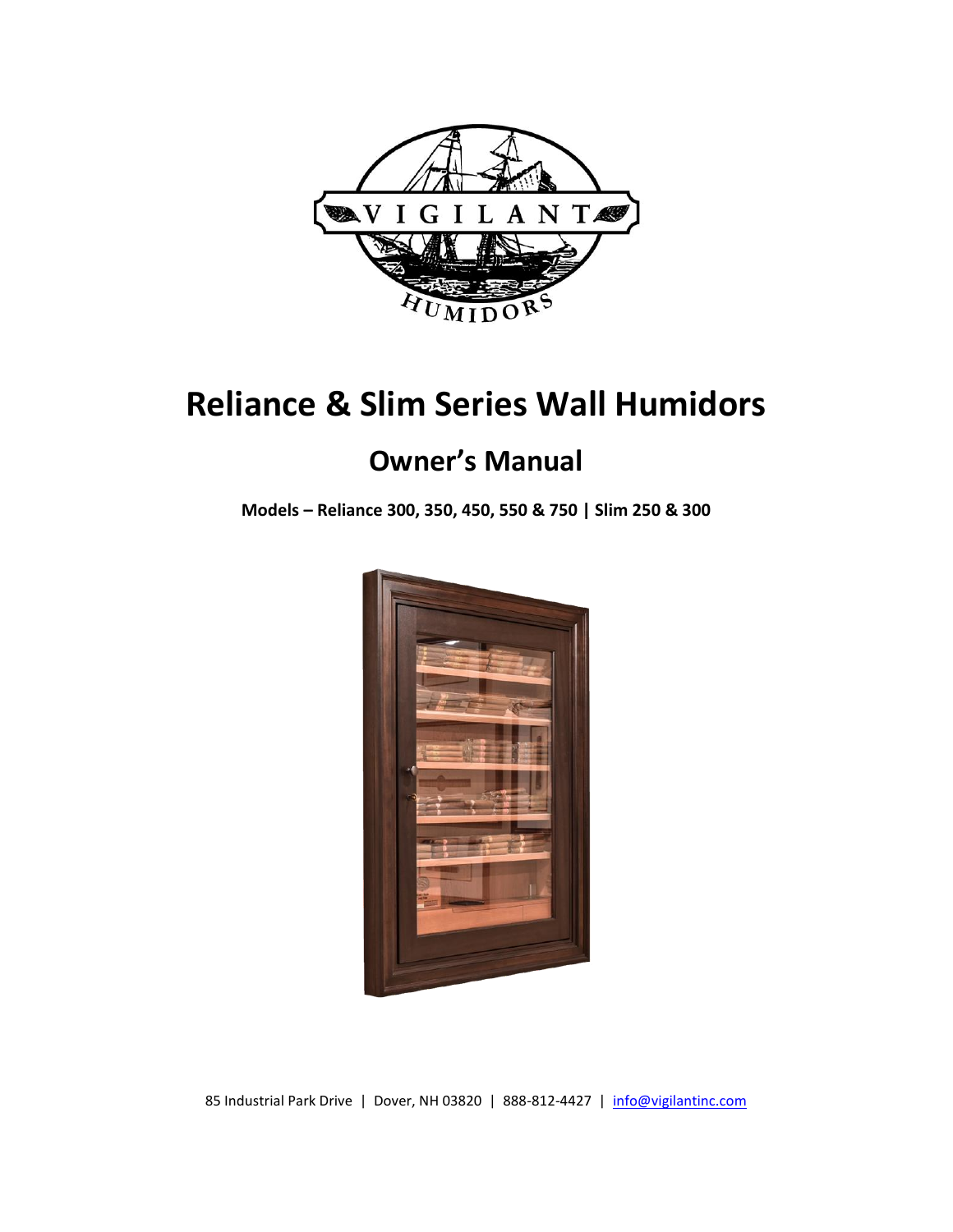

Congratulations! Your Reliance & Slim Wall Humidors will protect your investment in cigars and preserve them perfectly for years to come. In fact, this quality, handcrafted piece and its state-of-the-art electronic climate control system will be enjoyed for generations. Please read this entire manual before plugging in and operating your cigar cabinet. By following these instructions, you will ensure the proper operation of your humidor and the preservation of your collection of fine cigars.

If you have any questions regarding the operation and maintenance of your cigar cabinet, please contact us at 1-888-812-4427. We are committed to your complete satisfaction.



## **Contents**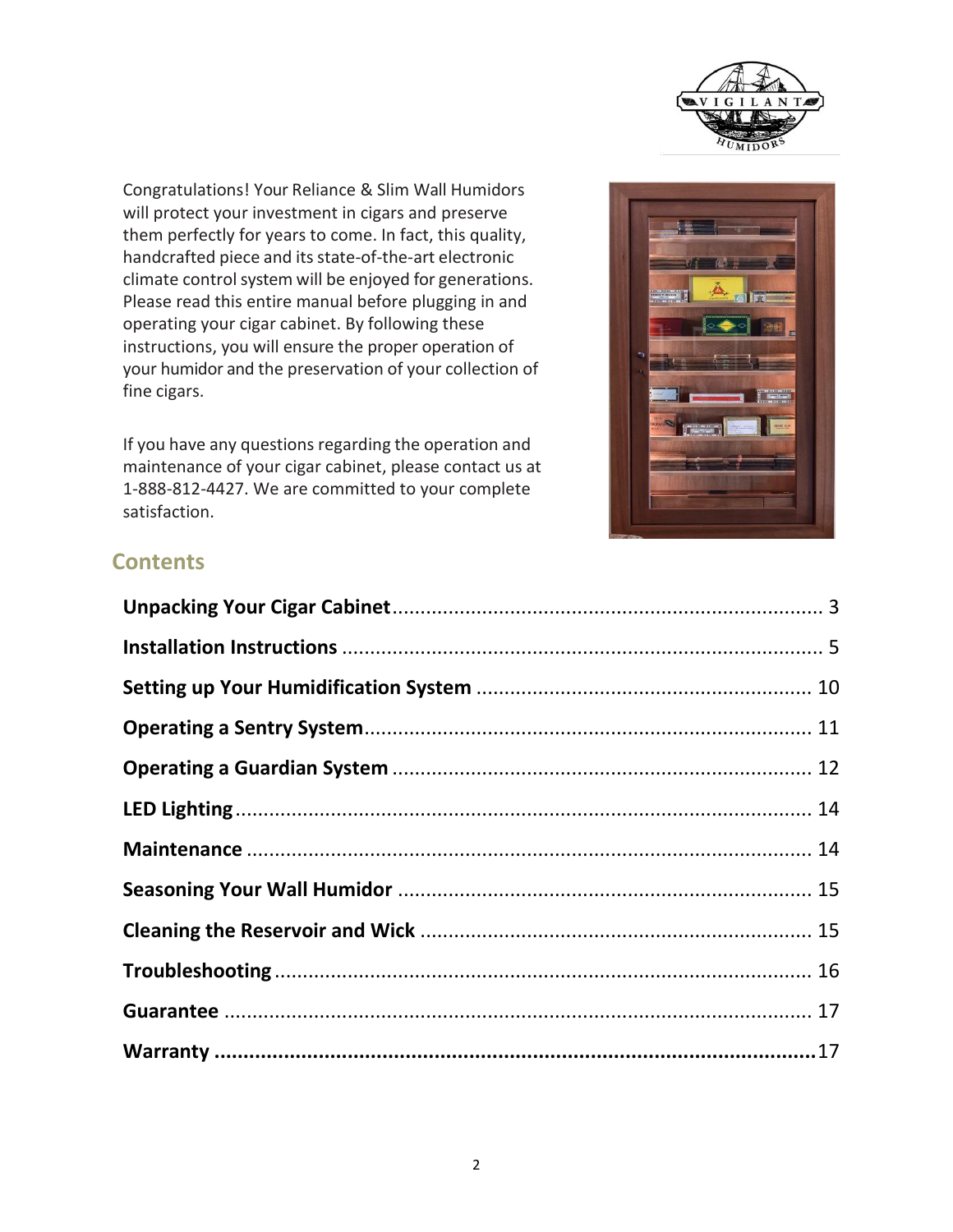

### **Parts List**

- Humidification reservoir
- Humidification wicking filters
- Spanish cedar shelves with clear fronts
	- $\checkmark$  5 shelves for the 350 & 450
	- $\checkmark$  8 shelves for the 550 & 750
- Keys (2)
- Accessories Order Form

### **Tool List**

- Pencil
- Tape measure
- Level
- Drywall saw
- Drill
- Drill bits
- Screw tips
- Utility knife



Save all packing materials and sales receipt. Vigilant products should only be returned in original packaging.

**IMPORTANT!** DO NOT PLUG IN YOUR VIGILANT ELECTRONIC CIGAR CABINET UNTIL ALL PACKING MATERIALS ARE REMOVED AND YOU HAVE CAREFULLY READ THESE INSTRUCTIONS.

## <span id="page-2-0"></span>**Unpacking Your Cigar Cabinet**

- 1. Upon delivery, it is important to inspect the shipment for any visible damage. We take pride in our product packaging, but shipping damage can occur. ITEMS THAT APPEAR DAMAGED MUST BE REPORTED TO US IN 7 DAYS OF DELIVERY OR A DAMAGE CLAIM CANNOT BE HONORED. To report any damage, please contact us at (888) 812-4427
- 2. Find a suitable location for your wall humidor away from temperature extremes within the room. While the cabinet will easily control the interior climate in a wide range of exterior conditions, it is recommended that the cabinet not be placed directly in front of radiators, heating elements, or air conditioner ducts. The temperature and humidity extremes surrounding these ducts can cause short cycling of the system.
- 3. As with any piece of fine furniture, please keep your cabinet out of direct ultra-violet light, as this may alter the finish over time. This is especially critical for this piece because of the clear varnish finish and various wood species used in its construction.
- 4. Remove all packing material from reservoir area in the bottom left of the cabinet interior. Also, check to see that the white mesh wicking filters are sitting upright in the reservoir area.
- 5. Before you plug the cabinet into a surge protector, partially open the door, leaving the cabinet at room temperature for approximately one hour. This allows the interior of the cabinet to acclimate to your room environment prior to operation.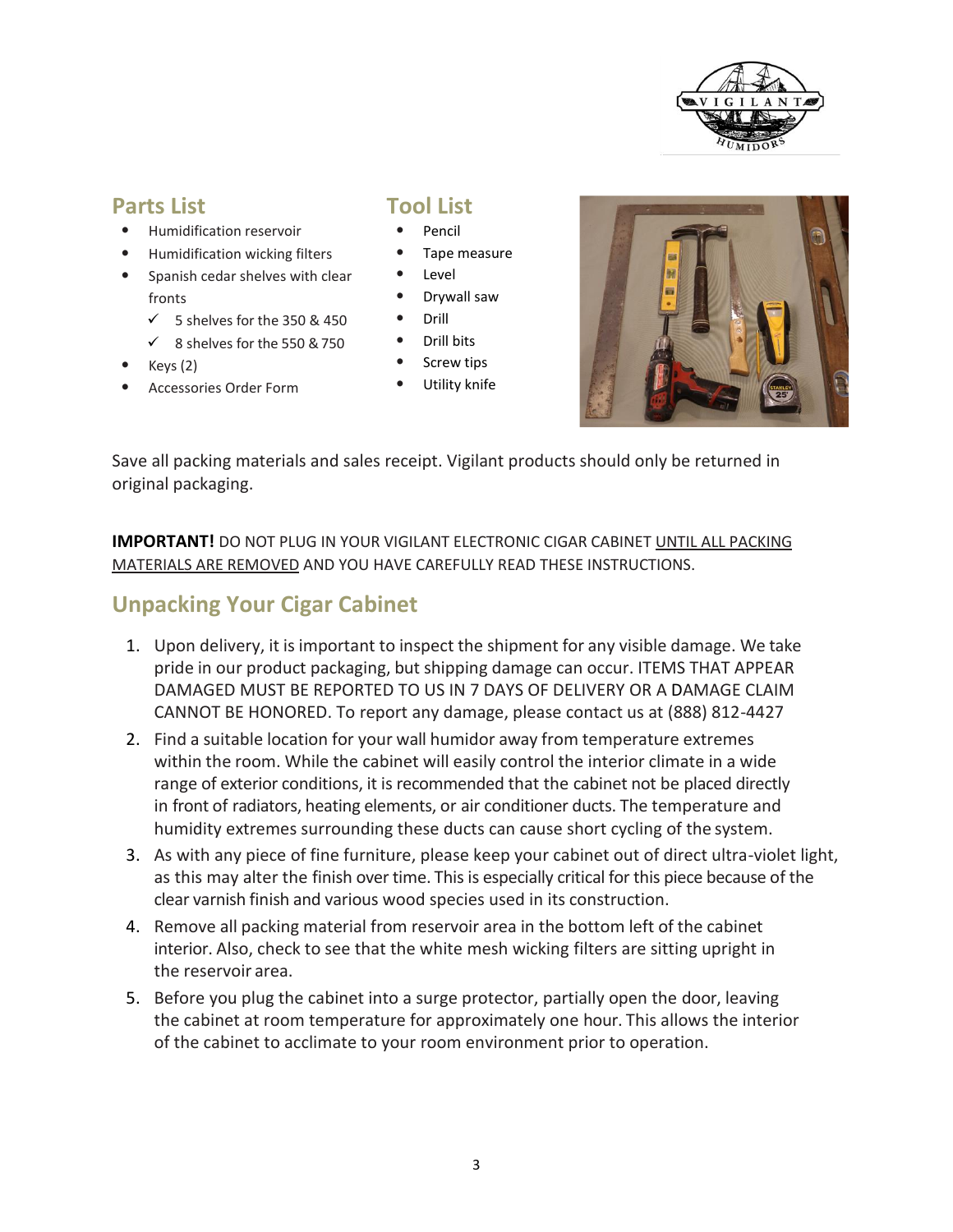

## **Instructional Videos**

Our step-by-step instructions are on the following pages, but you can also check out our how-to videos that cover installation of both the Reliance series (350, 450, 550 & 750) and our Slim series (250 & 300).



**Reliance Series** – <https://youtu.be/Q8udDinjQbQ>

**Slim Series** – <https://youtu.be/9jKEutCodaQ>

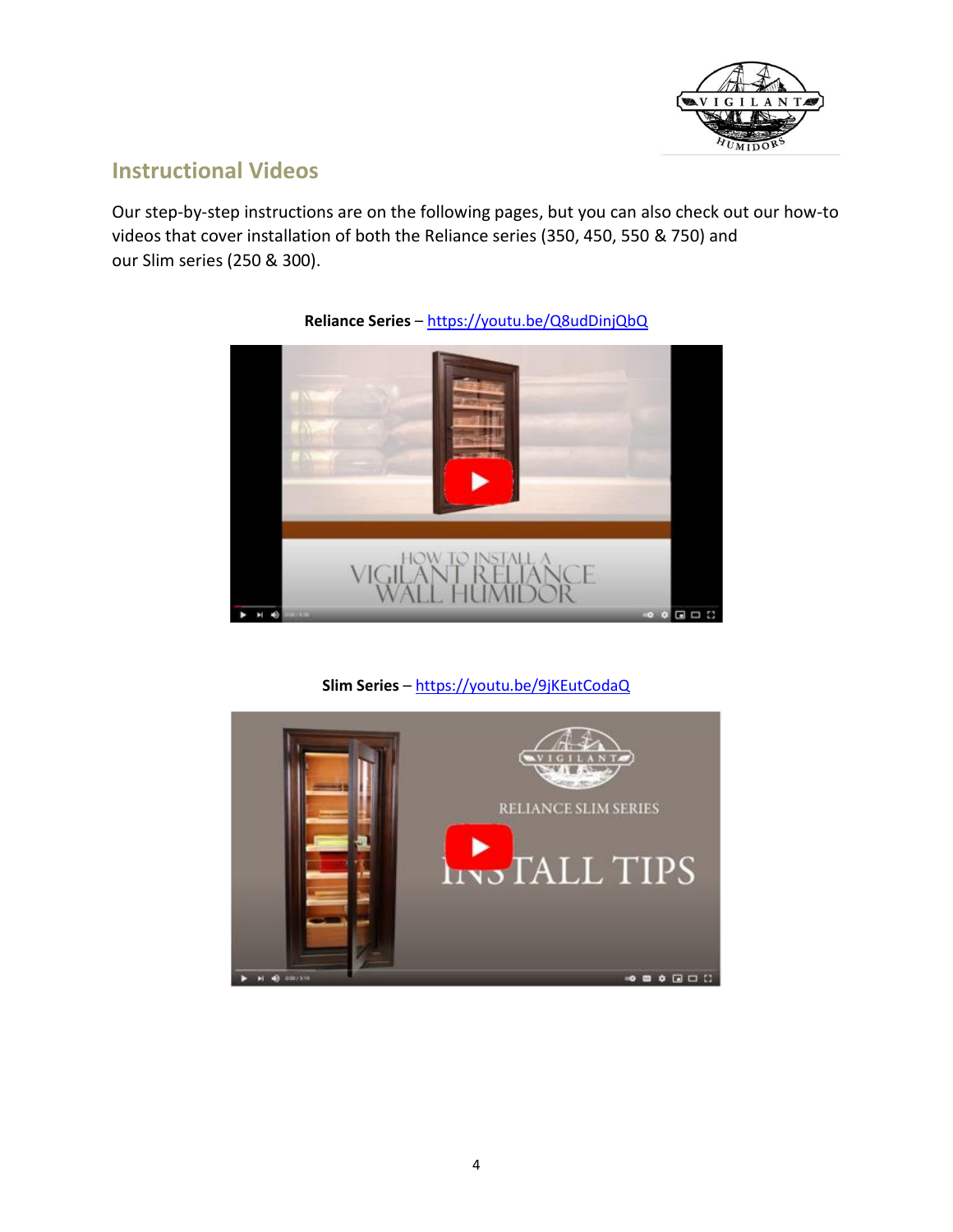

## <span id="page-4-0"></span>**Installation Instructions (Reliance Series only)**

### **Preparing the Rough Opening**

- 1. This wall humidor is designed to fit between two 16'' on-centerstuds. Locate the area where you'll install it and mark accordingly. The easiest installation is between studs. If this is not exactly where you want it, more extensive framing and drywallskills are required. **Note:** The Reliance 450 and the 750 are not for external walls due to the depth of the carcass.
- 2. Measure out your rough opening, aligning measurements with the two 16'' on-center wall studs.
- 3. Before drawing your rectangular opening, drive a nail into one of the top corners to ensure the lines are just inside the stud opening. If you hit a stud, move the nail towards the center by 0.25" until you miss the stud, then index your rectangular opening off this hole.
- 4. Using a level, draw pencil lines to connect your measurements making sure your lines are level and plumb. *See Figure 2.*

### **Reliance Rough Opening Dimensions**

– 14.5" W x 37.625" H – 19.125" W x 37.625" H – 30.5'' W x 42'' H – 30.5'' W x 42'' H – 30.5'' W x 62'' H – 30.5'' W x 62" H *Figure 2*



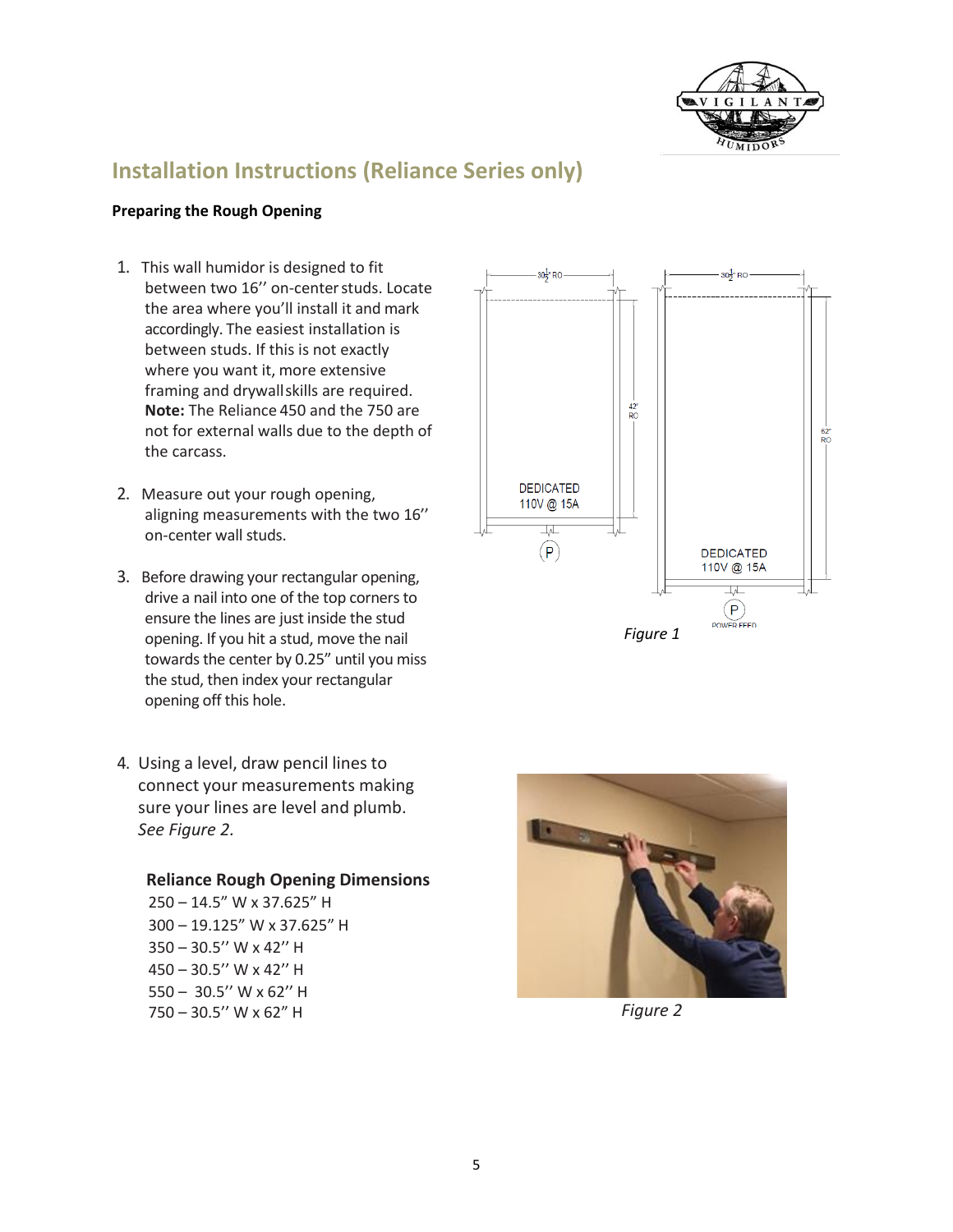

- 5. Carefully cut along pencil lines using a drywall or reciprocating saw. We recommend cutting each side in this order: bottom, right, top, left. Pull out drywall and insulation to reveal rough opening with the stud running down the center. See Figures 3-4. **TIP:** Have a helper hold a shop vacuum near cutting blade while cutting to reduce dust. *Figures 3 & 4*
- 6. Take time to check for any wiring or other utilities that might be in the wall before proceeding and address accordingly.
- 7. Using a carpenter's square measure 1.5'' down from the drywall on the center stud and mark accordingly on the drywall and the stud. Repeat this on the top of the rough opening by measuring up 1.5'' and marking the stud and drywall. See Figure 5.
- 8. Use reciprocating saw to carefully cut through the center stud at your mark.

Repeat at top of the stud as well until the stud comes out from the wall. See Figure 6.





*Figure 5*



*Figure 6*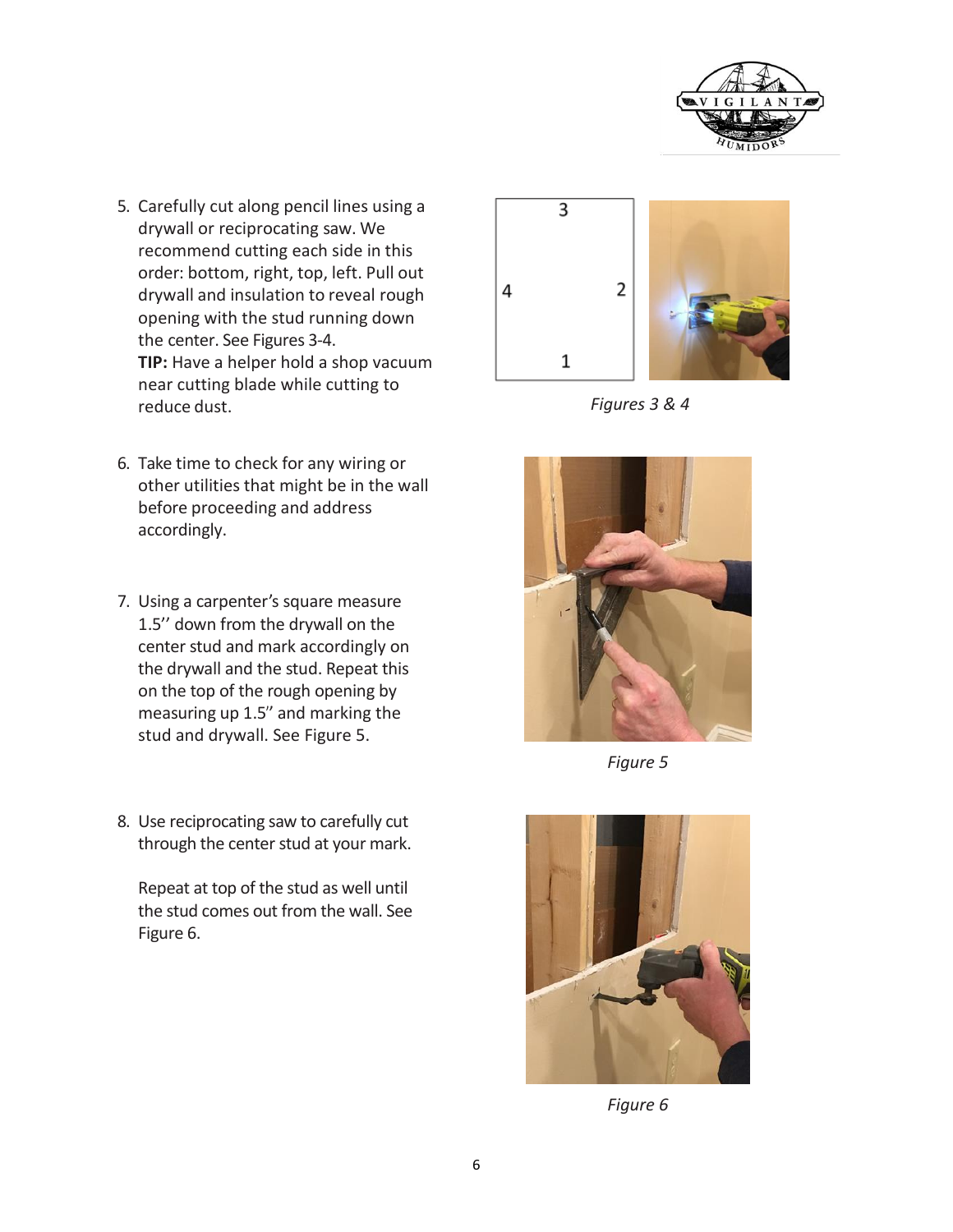

### **Framing the Opening**

9. Cut two top and bottom plates out of 2 x 4s (or 2 x 6s) to 30.5'' to use for framing the humidor on the top and bottom.

Lay the bottom blocking on top of the center stud and tap into place. Make sure to check that the piece is level. See Figure 7.



*Figure 7*

- 10. Using 3'' screws, attach the blocking to the center stud and then the outside studs at a 45° angle on both bottom corners. See Figures 8 & 9.
- 11. Repeat steps 8 and 9 on the top of the rough opening.



*Figures 8 & 9*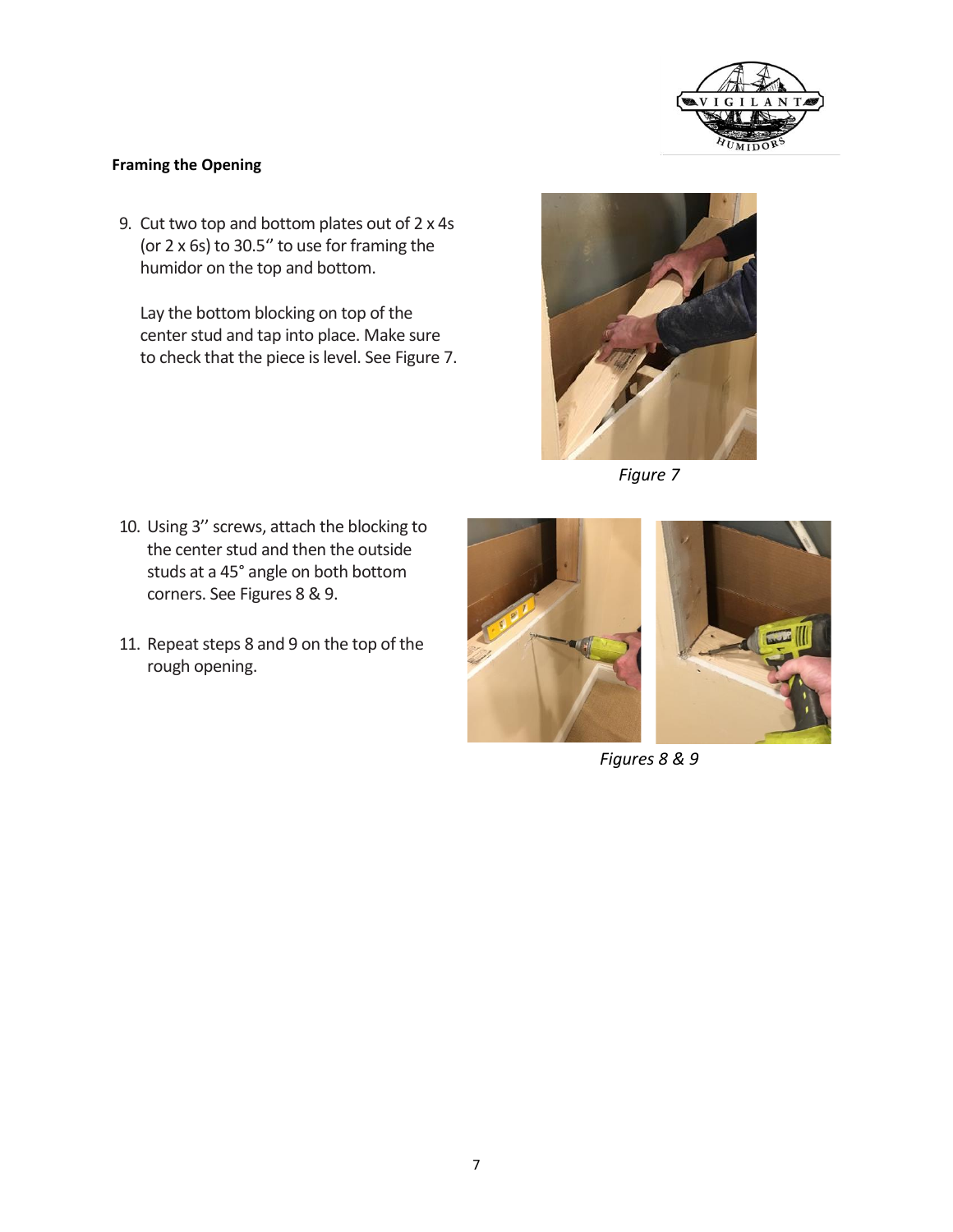

### **Inserting the Cabinet**

12. Before inserting the humidor cabinet into the opening, remove the glass cabinet door from the hinges and set aside. See Figure 10.



*Figure 10*

13. Review location of power cord on the cabinet and make necessary changes to accommodate your installation. If hardwiring, have an electrician remove front access panel below controller to run code-approved wiring into the cabinet. See Figure 11. NOTE: Electrical is a Universal input 88- 264VAC, 47-63 Hz, .7A



*Figure 11*

14. If using the power cord from the back of the unit, insert through the rough opening and plug into available outlet. See Figure 12.



*Figure 12*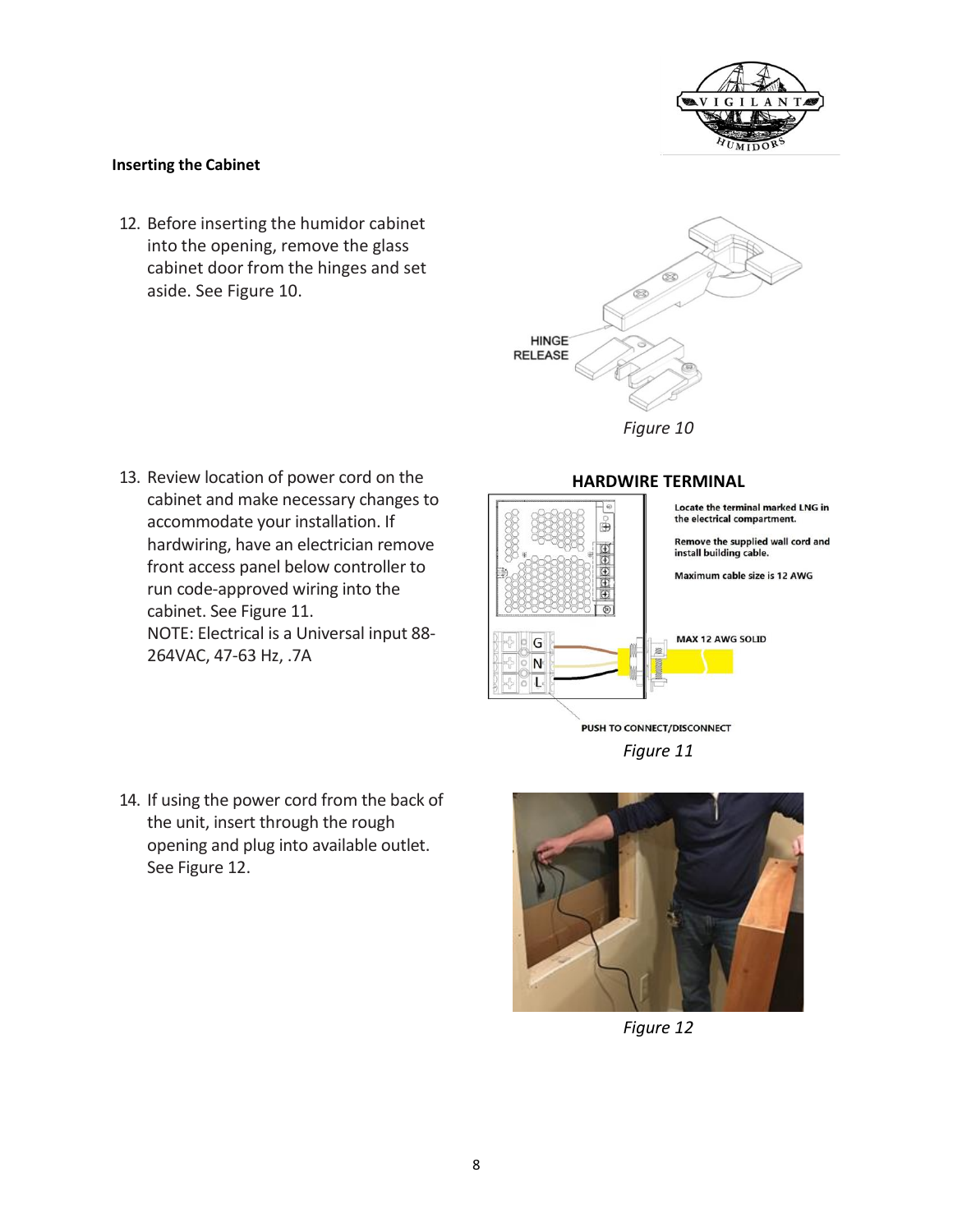

- 15. With the help of a partner carefully insert the cigar humidor into the rough opening until the trim is flush with the drywall and check for level.
- 16. Secure the cabinet to the wall by driving four 2" screws through the predrilled holes in the side of the cabinet. Place two on each side one near the top and one towards the bottom. See Figure 13.
- 17. Insert included shelf pins into predrilled pin holes where you want the shelves located. If desired, shelf pins may be inserted with the front pin lower if you would like the shelf to slant so cigars roll towards the front. [See Figure 14]



*Figure 13*



*Figure 14*

18. Attach the door back onto the hinges and **your humidor installation is complete!**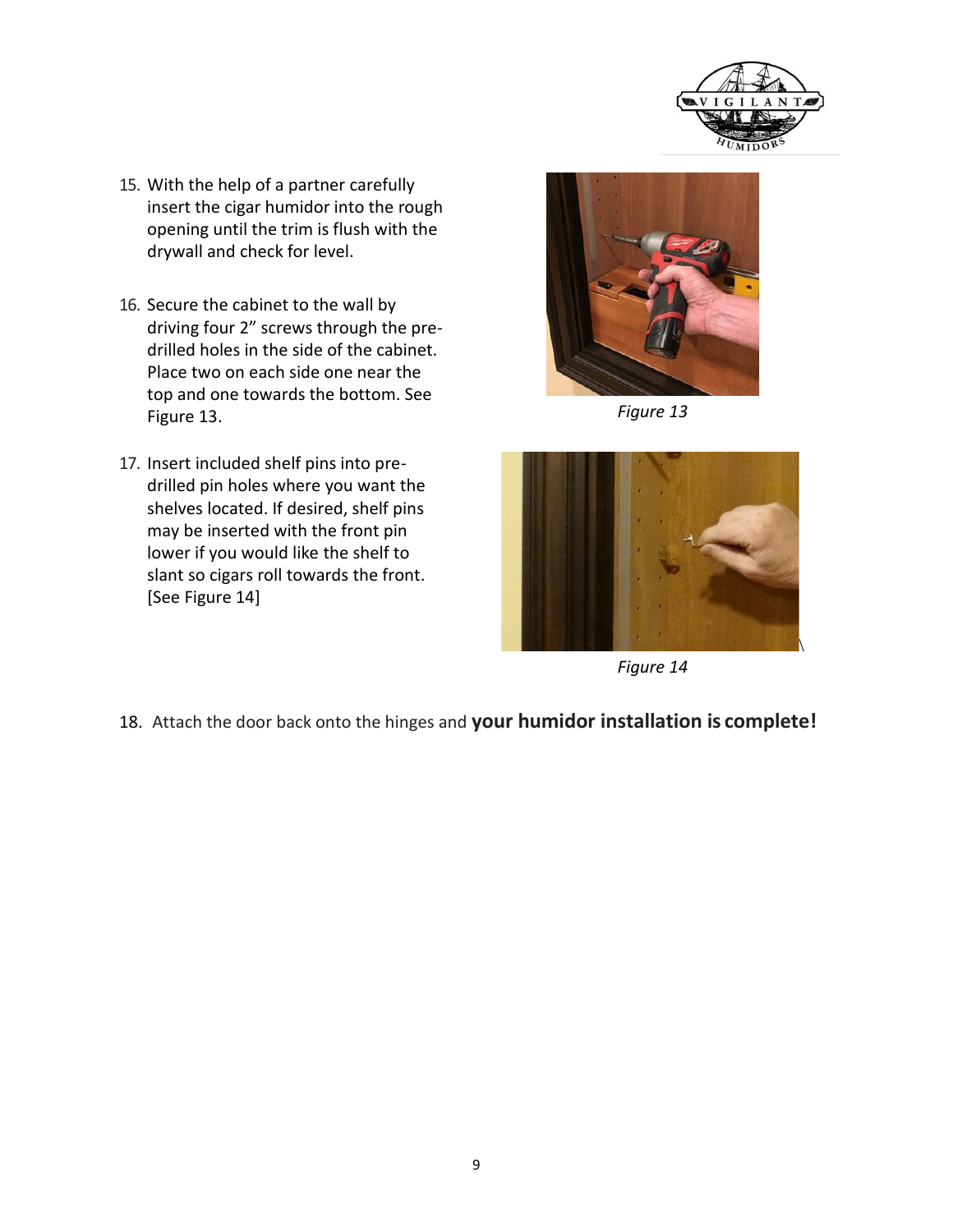

### <span id="page-9-0"></span>**Setting up Your Humidification System**

- 1. Pull open the wood panel at the bottom left of the cabinet interior. Locate the black plastic water reservoir positioned in the center of the opening. Remove all packing materials from around the reservoir.
- 2. Carefully fill the reservoir with 1.5 quarts of distilled water. USE ONLY DISTILLED WATER. DO NOT FILL PAST THE MAX FILL LINE.
- 3. Treat the water with Bacteriostat to keep the reservoir clear of bacteria.



4. Ensure that the white mesh wicking filters are positioned vertically in the slots in the reservoir. They should protrude about an inch above the top edge of the reservoir.



5. THIS STEP ONLY APPLIES TO GUARDIAN SYSTEMS: Once the humidor is plugged in, the control panel will run through stabilization mode and the fans will begin to operate after 10 minutes. You will see one digital readout of the humidity. Initial readings are meaningless, since the cabinet has not been operating since it left the testing facility. **Note:** See installation instructions if you're hardwiring your humidor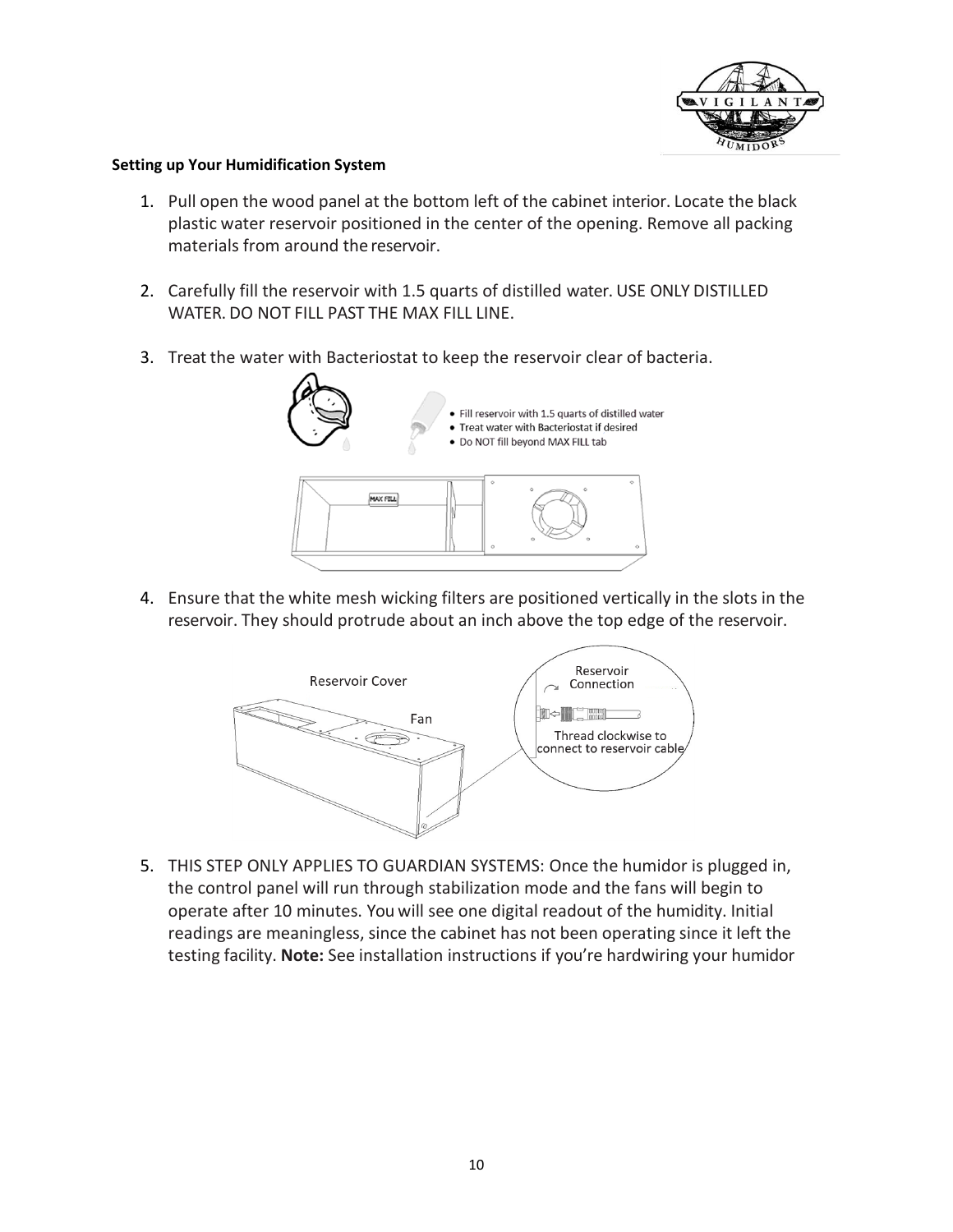

## <span id="page-10-0"></span>**Operating a Sentry System**

The Sentry Humidification System electronically controls the humidity level of your wall humidor cabinet using a digital display. This system has a manual dial to adjust the relative humidity within your cabinet and is accurate to +/-5% of your desired set point. **Note:** This is our standard system.



**Indicator key Low Water** Δ **Humidifier Active** 名⇔

- 1. Allow the Sentry System to operate at the pre-set level for at least 24 hours before adding cigars to your cabinet. The initial digital reading will be much lower than 70%, but will rise upon starting the system.
- 2. The system will consume large quantities of water during the seasoning stage of 3- 4 days. Therefore, it's important to keep the reservoir filled at all times.
- 3. The Sentry Humidification System requires that you adjust the humidity level in response to the independent LCD hygrometer. Close the cabinet door and allow the system to run for several hours. When the fan stops running, the system has reached the set point level and you should now note the humidity reading on your hygrometer.

### **Adjusting the Set Point**

- 4. With the knob at its lowest setting, turn it slowly clockwise to increase the set point. Stop when the green indicator turns on. The system is now set to the current Relative Humidity.
- 5. Turn the knob further in small increments to increase the Relative Humidity and wait. When the green indicator automatically turns off, the set point is at its current Relative Humidity on the display. If necessary, adjust further until you reach your desired Relative Humidity. **Note:** Once set the system will not need adjustment and will maintain a Relative Humidity within +/- 5% of your set point.
- 6. To lower your set point, slowly turn the control knob counterclockwise 1/8 turn and close the cabinet door. You may have to repeat this process every few hours until you hit your desired humidity level. **Note**: If your system has been running at a high humidity level for an extended period of time, it may take up to 10 days for the humidity level in your cabinet to drop to the new set point.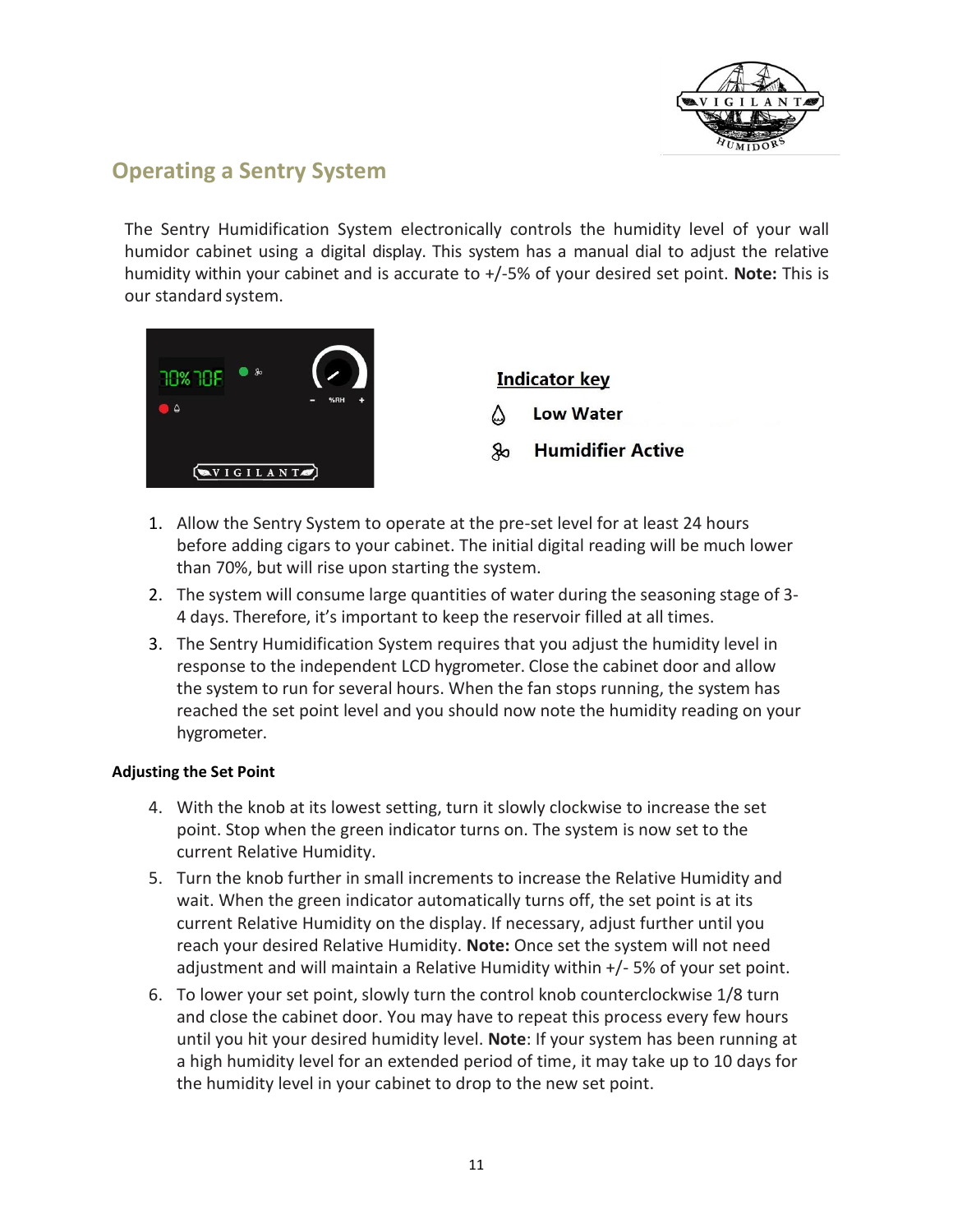

## <span id="page-11-0"></span>**Operating a Guardian System**

*NOTE: Humidors shipped after July 2, 2021 have a Guardian system model with an LED display panel that is blue not green. If you did an option upgrade to the Guardian system and took delivery after this date, the complete Guardian system manual is found here:* [vigilantinc.com/support/instructions/cigar/Owner's-Manual-2021-GHS-10-100-150.pdf](https://vigilantinc.com/support/instructions/cigar/Owner)

The Guardian Humidification System is a digitally controlled humidification system with a push button control panel. This precise system includes a time-to-fill indicator and a remote electronic sensor keeping the humidity accurate to +/- 2%. **Note:** This is a system upgrade from the standard Sentry Humidification System.



Note: The dehumidifier is optional equipment

### **Indicator key**

- ۵ **Low Water**
- **Humidifier Active** 80
- **Dehumidifier Active**  $\alpha$
- **Displaying Current Set Point SP**
- $((\bullet))$  Alarm
- **Menu Access**
- **Raise**
- Lower

### **Power Up / Stabilization Mode**

The system sensor requires a stabilization period of up to 30 minutes after powering on and will default to stabilization mode. This mode will delay operation for 10 minutes and the fan will be off. During this time, the green display will flash STB and the current sensor reading. Initially the sensor will read close to zero but after around 15 seconds the sensor output will begin to increase. The final stabilization is required when the ambient parameter is near full scale, usually no more than 30 minutes.

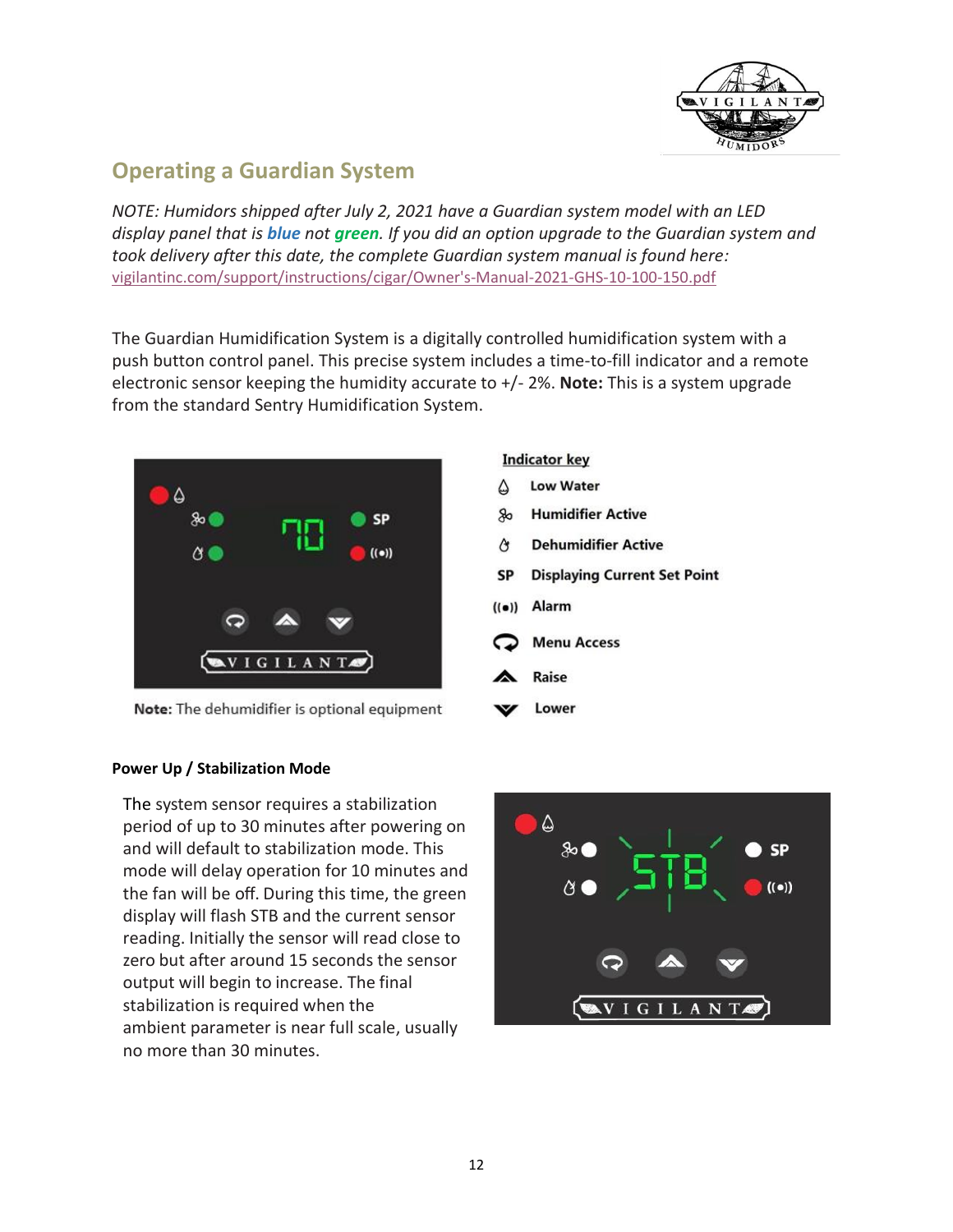

### **Adjusting the Set Point**



To view the current set point simply press the menu access button. To adjust the set point use either the up or down arrow buttons until you hit your desired humidity level.

Note: The adjustability range for this cigar humidor is 60-80% RH. Our factory set point is 67% RH.

### **Alarms**

The humidification system features a visual alarm indicator. The indicator will illuminate red if the Relative Humidity is too low or too high and will clear once the unit returns to the normal operating range.

- High alarm ≥ 78%
- Low alarm ≤ 62%

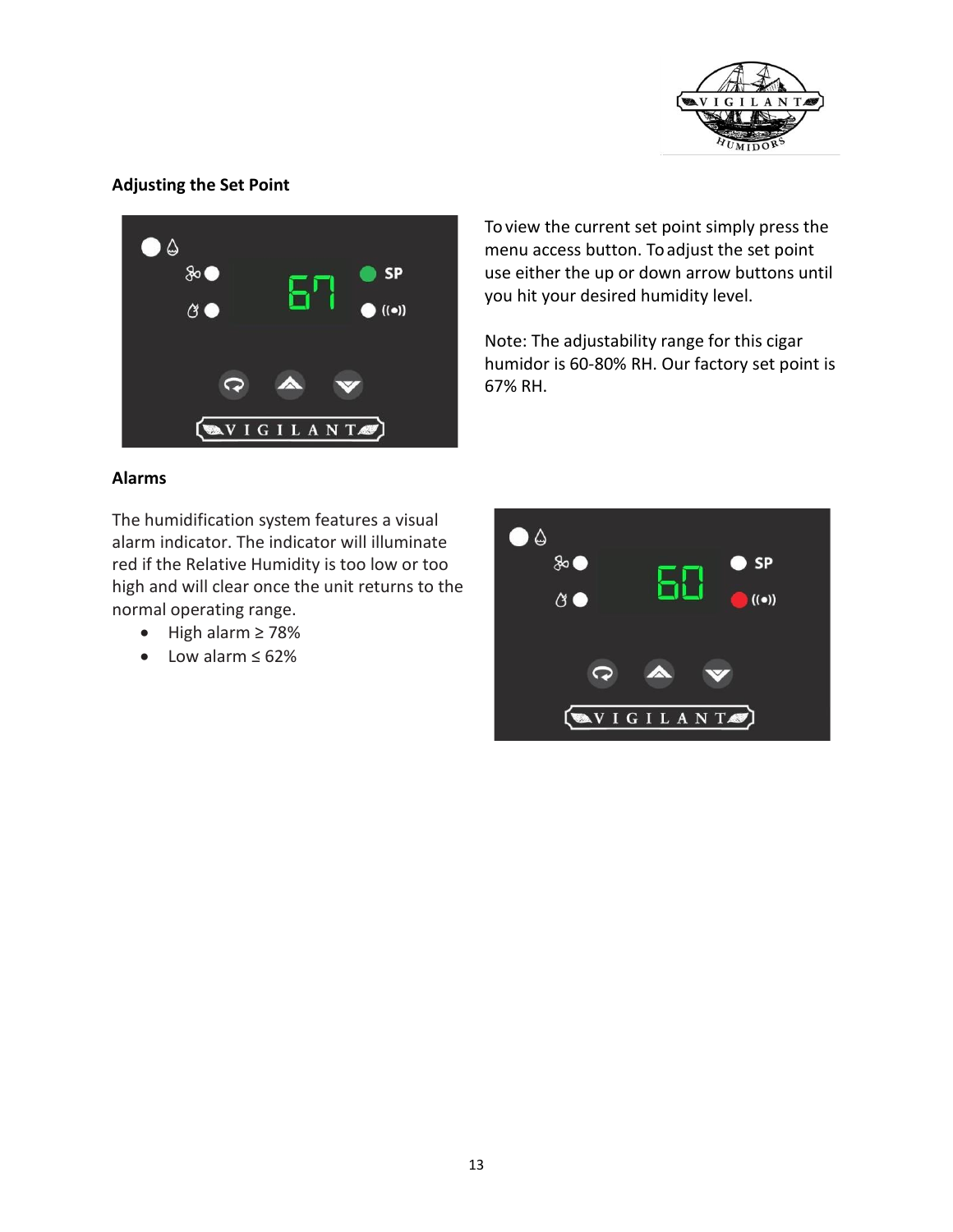

## <span id="page-13-0"></span>**LED Lighting**

The wall humidor has the option of dimmable LED display lighting that comes with a convenient, easy-to-use touch control.

### Touch once to turn on/off



## Touch and hold to adjust brightness



### <span id="page-13-1"></span>**Maintenance**

Your wall humidor is more than just a humidor; it is a fine piece of handcrafted furniture. Regularly dust the exterior of the cabinet with a soft cloth that has been lightly sprayed with a dusting spray like Endust®. Please do NOT spray your cabinet directly with furniture polish.

When the red LED indicator light is on, the water reservoir is below one third full. Frequency of filling will vary according to climate conditions, but typically water is needed between 20 and 40 days.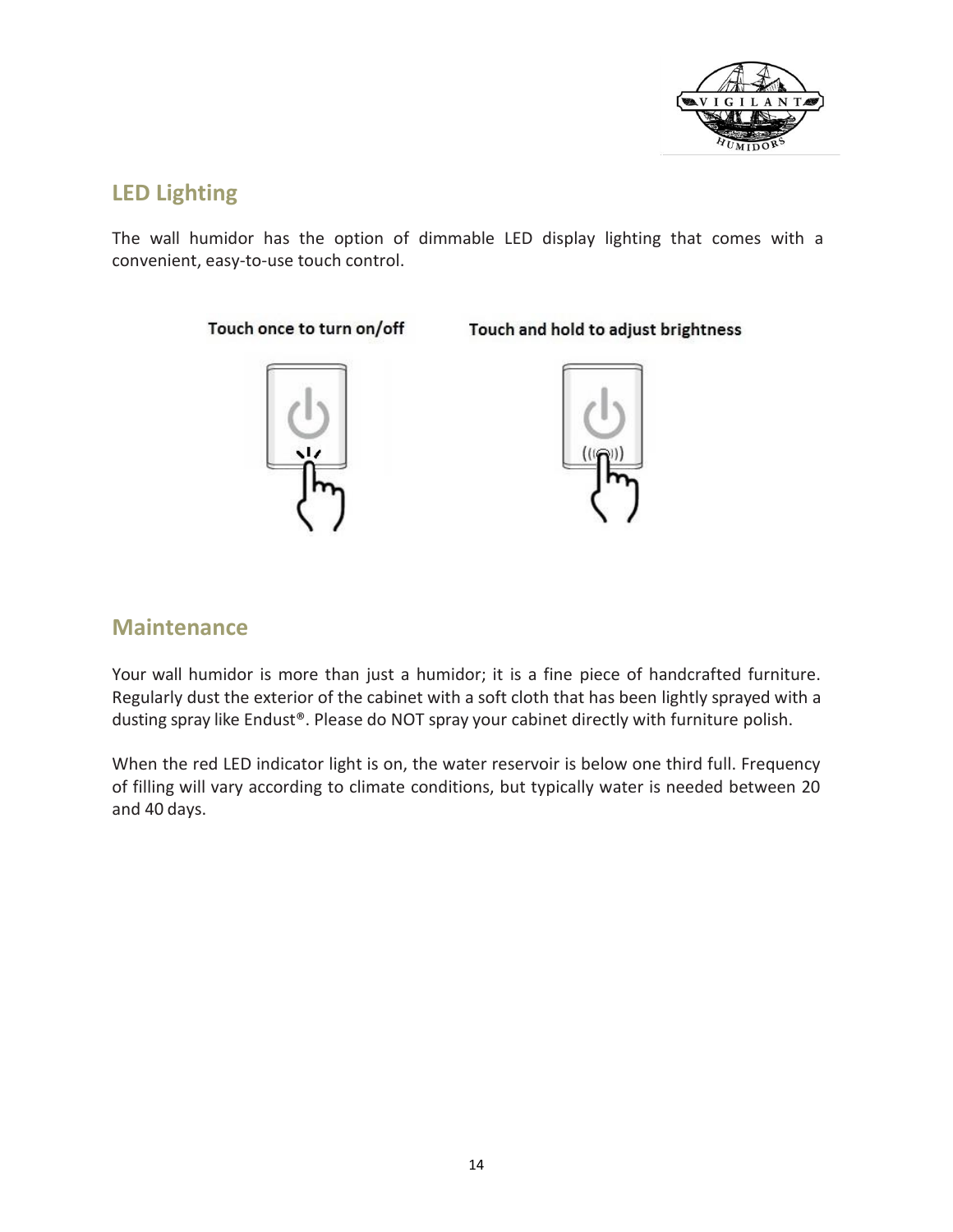

## <span id="page-14-0"></span>**Seasoning Your Wall Humidor**

Your Wall Humidor's interior is made of natural, untreated Spanish cedar and mahogany. When delivered, the moisture content of this wood interior is equal to the humidity in the air. To accelerate the seasoning of the interior, you may need to rub the shelves and cabinet interior with distilled water prior to the start-up period. Do not worry about staining the wood. Proper application will temporarily raise the grain on the Spanish cedar. To accelerate the seasoning process, follow these simple instructions.

After following these operating instructions, soak a terry cloth towel or wash cloth (no larger than 8" x 8") in distilled water and wring it out so no water drips from it.

Wipe down each Spanish cedar shelves with the damp cloth so that the water visibly soaks into the wood. Then do the same on the interior of the cabinet. Do not leave water droplets sitting on the wood. Make sure that there is no water residue on the cabinet exterior. The humidity level will immediately increase and may temporarily surpass the factory set point of 68% Relative Humidity. This may shut down active humidification for a short period until the humidity level returns to below the set point and is perfectly normal. Make sure that the water reservoir is filled and allow the cabinet to "rest" for 36 hours prior to filling with cigars.

## <span id="page-14-1"></span>**Cleaning the Reservoir and Wick**

The reservoir and wick are constantly exposed to moisture and must be cleaned approximately every 90 days. Because the wick collects dirt from the circulating air, it may need to be replaced at this time also. Visit [store.vigilantinc.com](https://store.vigilantinc.com/product-category/cigar-humidors/humidor-accessories/) or contact us at 888-812-4427 for wick refills.



- Check reservoir and wick every 90 days.
- If the wick is brown or the sides of the reservoir have bacterial build-up on them, you will want to remove the reservoir from the cabinet for cleaning. Soiled reservoirs will impede proper evaporation and may create low humidity conditions.
- Unplug the reservoir lead wire located on the top/right ceiling of the reservoir area and carefully slide it out into the cabinet area.
- Rinse the reservoir and wick thoroughly with soap and hot water. DO NOT USE BLEACH. Wipe down the entire reservoir with a dry paper towel. If the wick does not wash clean, it should be replaced. Wicks should be replaced every 90-120 days [\(order online here\)](https://store.vigilantinc.com/product-category/cigar-humidors/humidor-accessories/).
- Insert wick into reservoir and fill with distilled water up to one inch from the topedge.
- Place the reservoir back and plug the float switch lead back into the receptacle.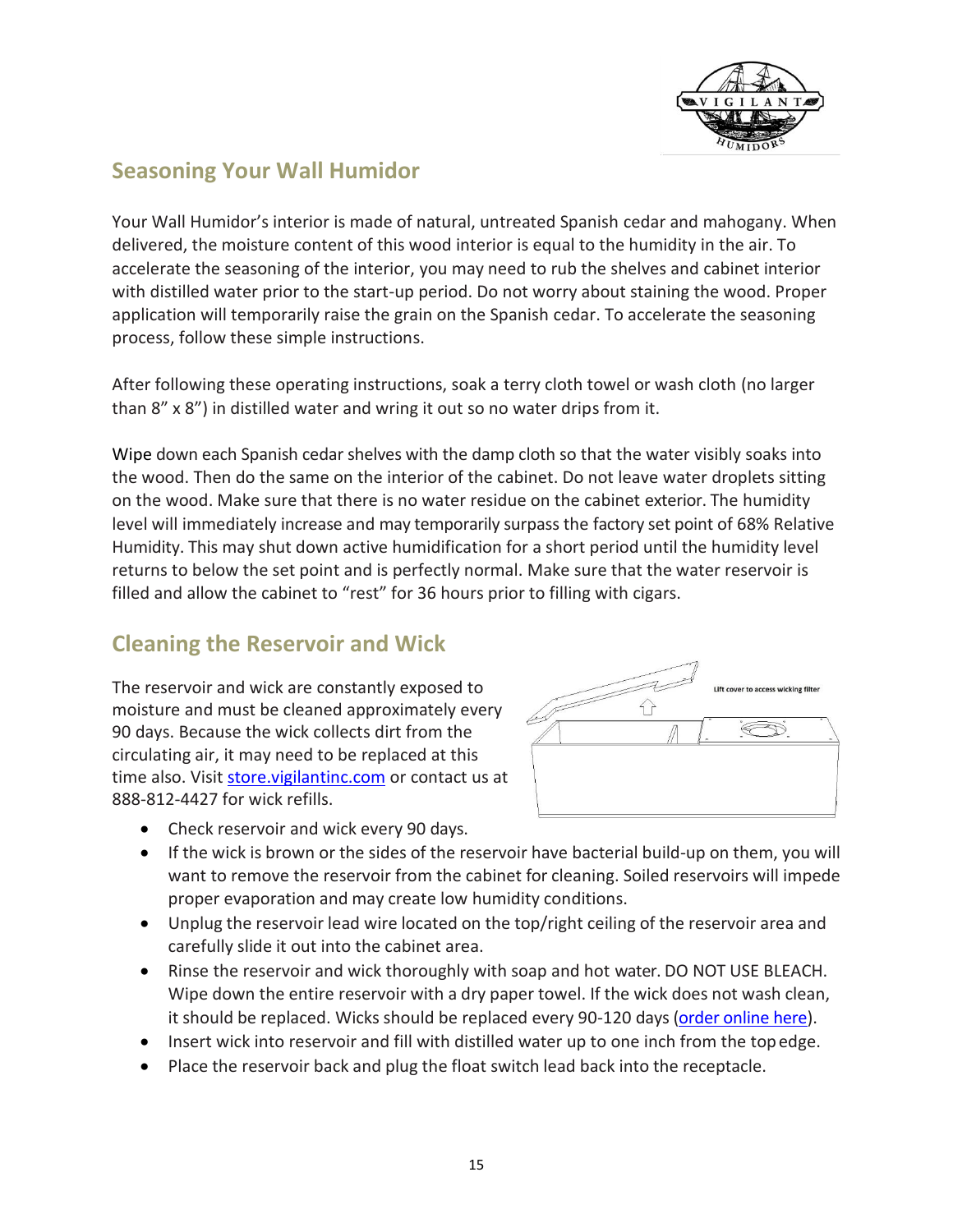

## <span id="page-15-0"></span>**Troubleshooting**

### **Humidor not powering on**

1. Check the power to your power outlet. Plug a light that you know operates properly into the outlet. If the outlet works properly, move to the next step.

2. Check your fuse or breaker box for the circuit controlling the outlet. If the circuit is breached, the fuse or breaker may have to be exchanged for higher amperage. The Wall Humidor requires .6 amps at peak operating levels.

### **Trouble with humidity level**

1. Unit is still brand new and will need to run longer to season interior cabinet.

2. Reservoir is empty. If red LED indicator lit up, remove the reservoir and check the water level in the reservoir. Fill immediately.

3. Make sure fans and airflow intakes on each side of the reservoir are clear of any obstructions that can impede air circulation.

4.Make sure humidity wicks are vertically positioned at least one inch above the reservoir opening. **NOTE:** Replacement humidification wicks are available at [store.vigilantinc.com](https://store.vigilantinc.com/)

### **Cigars too moist or too dry**

Your humidity set point is too high or too low. Remember that the Relative Humidity is +/- 2% for Guardian System and +/- 5% for the Sentry Systems from the number you set on the display for your average humidity level, adjust accordingly.

### **Cigars in bottom are too dry**

Make sure the humidity fan is clear of any obstructions that can impede air circulation. Check your set point adjustment on the controller on the bottom of the unit.

### **Humidity fan does not work**

Check the humidity set point. If set point is below the humidity level of cabinet interior, the fan will not run.

### **If these troubleshooting recommendations do not correct the issue, please call 888-812-4427 and our team of experts would be happy to assist you.**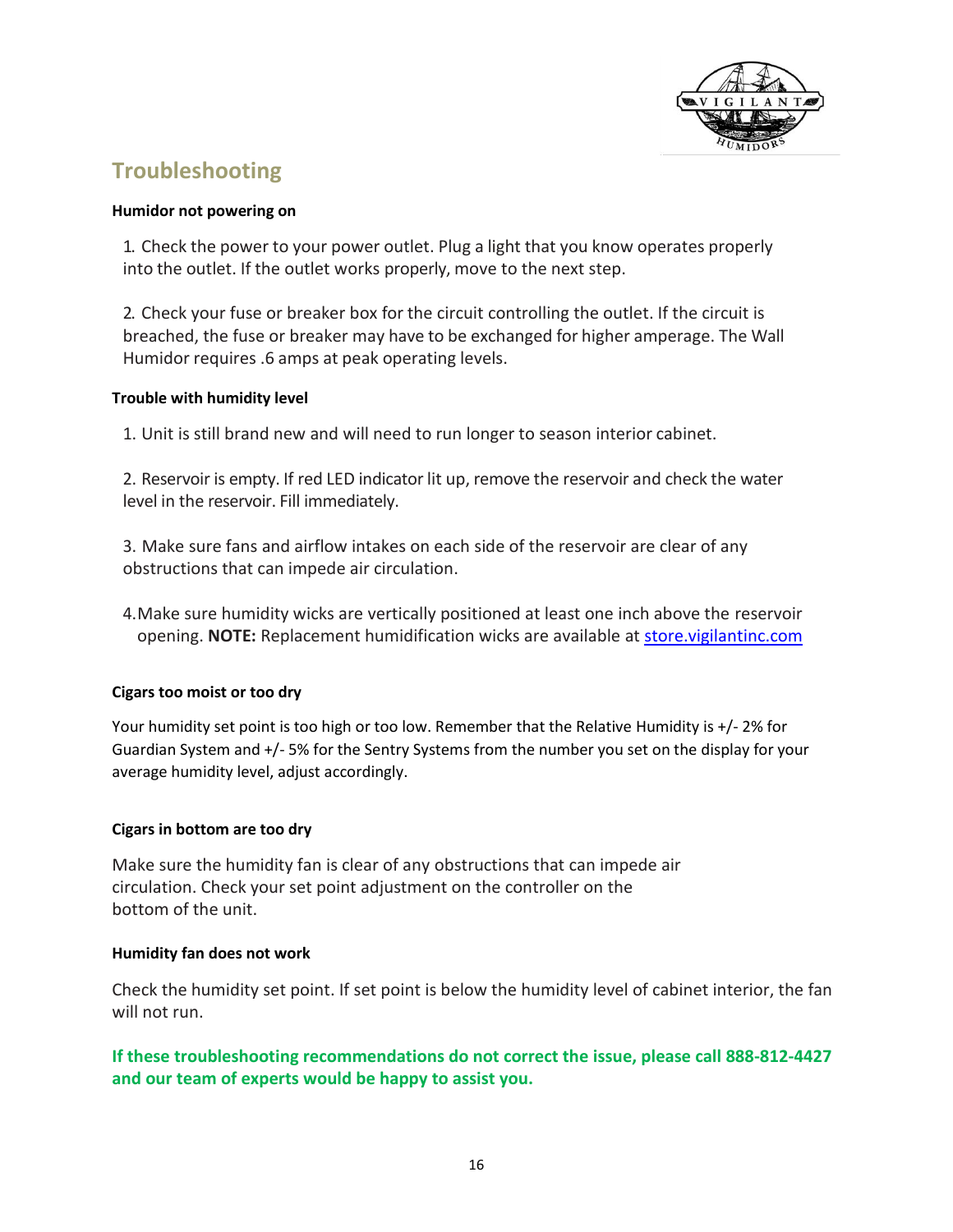

## <span id="page-16-0"></span>**Guarantee**

### **30-Day Unconditional Product Guarantee**

Vigilant's philosophy has always been to manufacture the highest quality crafted products. We believe that our products achieve a level of satisfaction for our customers that no other product can. Of course, as our customer, you are the final judge. For your protection, we have a 100% unconditional guarantee on our standard products.\*

If for any reason you are not satisfied with your Vigilant purchase within the first 30 days of receiving it, return it to Vigilant in original condition and original packaging and be issued a full refund, less inbound and outbound freight. If you prefer, you may request a replacement product instead of a refund.

*\*Standard products covered under this guarantee do not include: custom designed or fabricated cabinetry or racking manufactured with custom woods and/or finishes; pre-hung entry doors; or custom-designed components or cabinets.*

## **Warranty**

### <span id="page-16-1"></span>**Limited Two-Year Electronics Warranty**

Upon registering your product with Vigilant, your electronics are covered under our limited two-year warranty. All Vigilant electronic products are guaranteed to be free from defects in materials and/or workmanship for up to two years from date of purchase. Vigilant, at its sole discretion, may repair or replace defective components or products within this two-year period.

Any and all component(s) determined to be defective by Vigilant, must be returned at the owner's expense to Vigilant along with a copy of the original sales receipt.

### **Conditions to Limited Two-Year Electronics Warranty**

- Vigilant will not be held responsible for damage incurred during a product's return as a result of improper packaging. It is strongly suggested that all original packaging material from Vigilant be retained for returns.
- Vigilant will not be held responsible for any damage to property that results from the failure of a Vigilant product or product component if not packaged and returned properly.
- Warranty does not pertain to any customer-applied finishes, or any damage caused by neglect, abuse, misuse, improper operation, or unforeseen circumstances.
- Warranty is considered null and void if the online warranty registration is not completed within 60 days of receipt of your product.
- Warranty is non-transferable and valid for the original owner only.